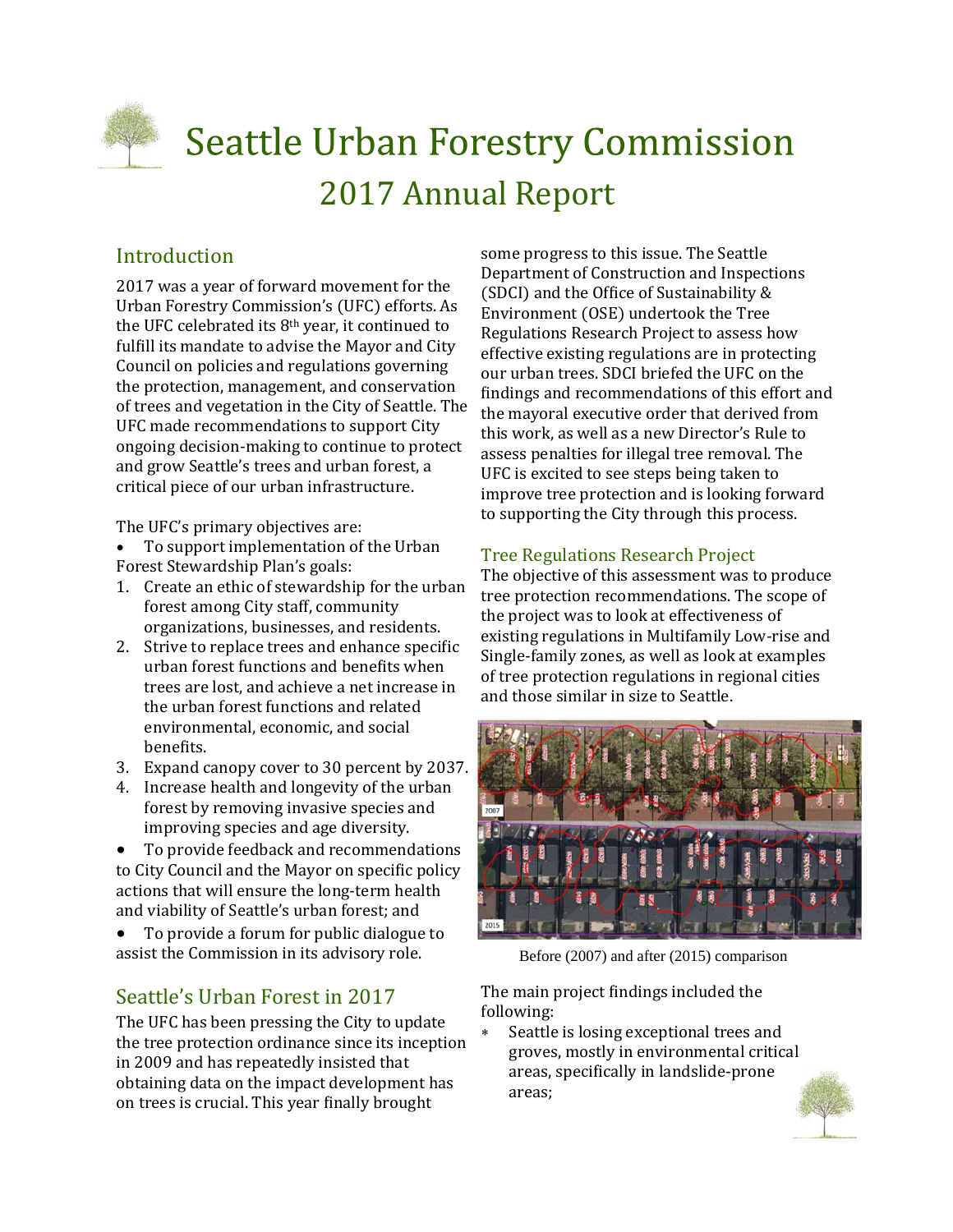Increase in development is resulting in tree loss;

Large tree species and conifers are being replaced by smaller deciduous trees;

- \* Landscaping standards are not being consistently applied, inspected or enforced;
- \* The design review process is not helping preserve trees:
- When exceptional trees are deemed hazardous their removal doesn't require replacement;
- \* Since 2008, there is an upward trend in resolving tree cutting complaints as 'nonviolation';
- \* Tree cutting complaints were resolved with retroactive hazardous tree removal approval and not mitigation; and
- There is a perceived lack of responsiveness to tree removal complaints (as stated during public comment periods at UFC meetings).

The project produced three recommendations:

1. Make improvements to the way existing regulations are implemented including: revising the definition for 'hazard' conditions; requiring consistent documentation for permit applications that include tree code requirements and tree removal applications; including tree survivability language in the code; updating the Director's Rule for exceptional trees; exploring a payment-in-lieu option; recording tree counts throughout the development process; requiring use of monitoring tools for tree-related site work and survivability; ensuring the use of the Landscape Improvement Checklist at final inspection, and capturing this information so that it can be. queried; adding dedicated urban forestry staff to SDCI's efforts to oversee all tree and landscape regulations; and removing Vine Maple from the ECA Revegetation List and Green Factor list to improve tree size class distribution.

- 2. The process improvement recommendations included implementation of a training program internal to the City – on code enforcement and tree protection, preservation, and planting; and external, establishing a training requirement for tree service companies to then hold them accountable for illegal tree removals.
- 3. A permit system to protect additional trees on private property. The permit would track allowance for annual removal of up to three trees with diameters larger than 6"; remove the allowance for unlimited tree removal in Single family lots smaller than 5,000 sqft; and require mitigation. To protect additional trees the City would establish penalties for injury and removal violations. This would hold tree services companies accountable while providing an administrative appeal of penalties.
- 4. A permit system 'plus' to protect even more trees. This would be achieved by protecting tree groves through covenants; provide support to home owners; and explore transfer of development rights.

Mayor Burgess' Executive Order 2017-11 directed SDCI to implement non-legislative recommendations that do not require code changes and the Office of Planning and Community Development (OPCD) to work with the City's Urban Forestry Core Team and the Urban Forestry Commission to enhance tree



**Office of the Mayor City of Seattle** Tim Burgess, Mayor

#### **Executive Order 2017-11: Tree Protection**

An Executive Order directing City Departments to improve departmental coordination, strengthen enforcement, and adopt new rules and regulations to improve and expand protections for Seattle's urban trees and canopy coverage.

WHEREAS, urban trees provide many social, environmental, and economic benefits, and are essential to quality of a life and a livable city; and

WHEREAS, maintaining a healthy urban forest therefore requires active stewardship and management of trees; and

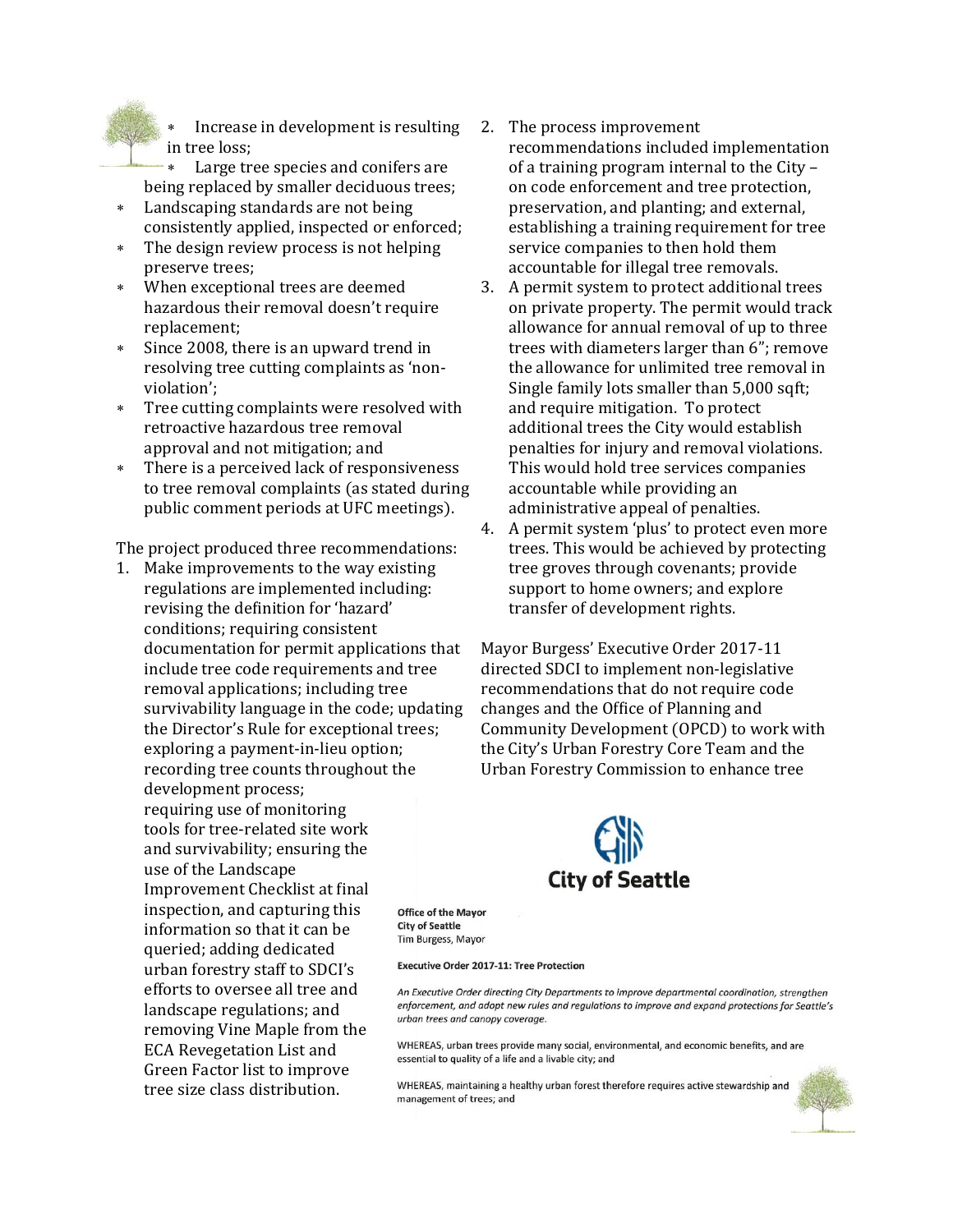

preservation. The UFC issued a letter commending the Mayor, OSE, and SDCI for their work and recommending that the City continue the deliberative process to consider implementation of the tree removal permit as stated in Options 2 and 3 to further support Seattle's canopy cover, tree protection, and tree preservation.

### 2016 LiDAR Tree Canopy Cover Assessment

Another important City accomplishment this year was finalizing the 2016 LiDAR Tree Canopy Cover Assessment. This assessment is the most accurate accounting of canopy cover to date and shows Seattle at 28% canopy cover. The study determined canopy cover levels for the nine Urban Forest Stewardship Plan (UFSP) Management Units, different areas of Seattle, and Street Tree management units.



The study also showed the conifer to deciduous tree ratio; the location of the largest trees and tree groves; the relationship between canopy and environmental equity; and tree canopy and the heat island effect. The City included the findings of a canopy cover trend analysis done in 2015 using aerial and satellite imagery. Even though this is a different methodology, it provided interesting information about canopy cover change over time for 2007, 2010, and 2015, estimating a 2% loss over the span of the eight-year study period (with a  $+/- 3\%$  margin of error due to the methodology used).

The assessment provides the foundation for understanding the quantity, distribution, and configuration of tree canopy in Seattle and it will be important for the City to do this type of study every five years to be able to make adjustments to tree management efforts based on results. The true value of this type of assessment is realized when the results are used to guide urban forestry policy and management efforts. 

# UFC 2017 Accomplishments

## Building Relationships

The UFC worked on building partnerships in 2017. To that effect the UFC engaged with Seattle Audubon, King County Million Trees Campaign, City Fruit, Urban Forestry Symposium, as well as the annual UFC/ Interdepartmental Team working meeting. No November 4, seven Commissioners volunteered to plant trees at Green Seattle Day.

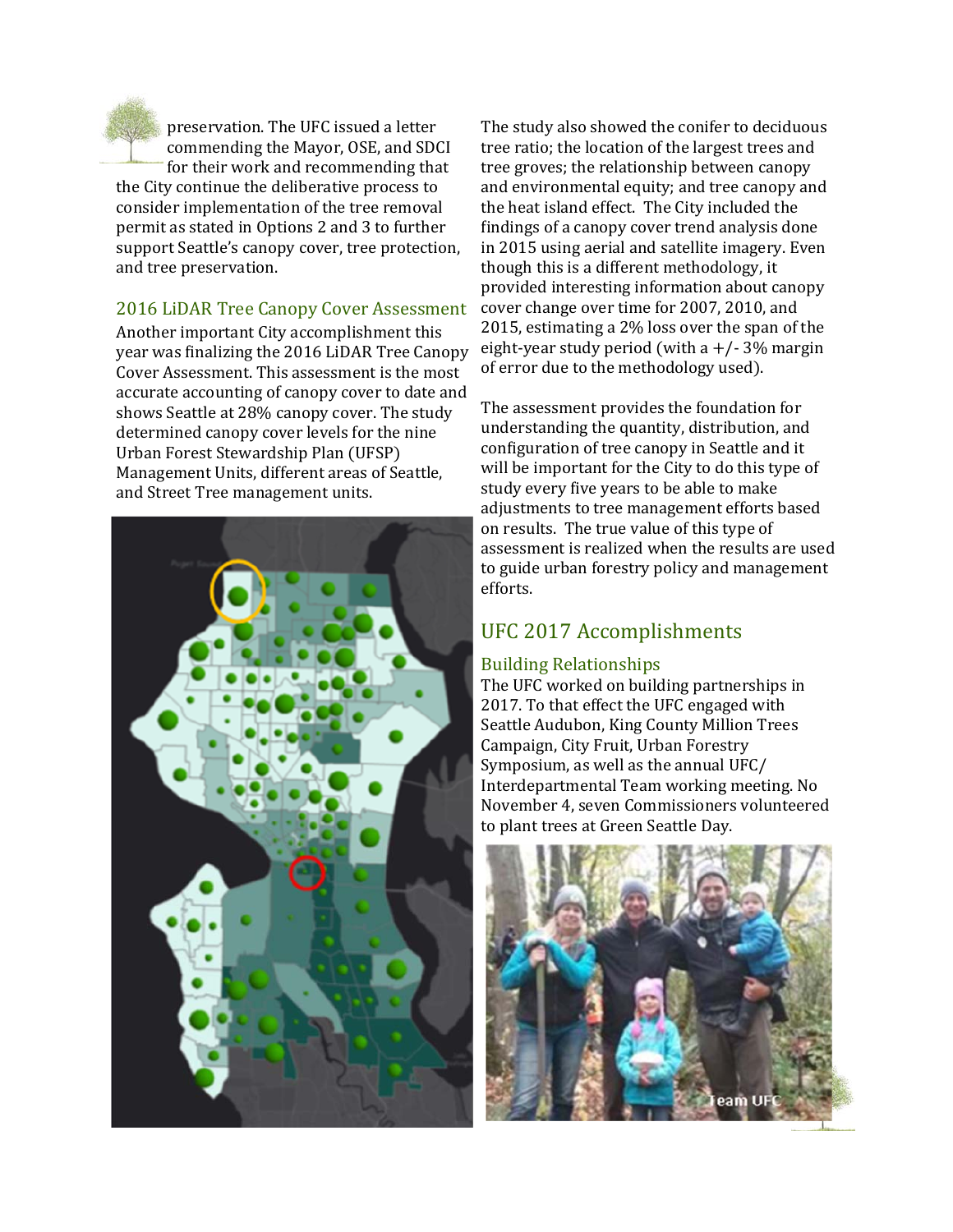# **City Urban Forestry Efforts**

The UFC participated in the following briefings from the City's urban forestry team and other City partners:

Office of Planning and Community Development

- \* Mandatory Housing Affordability (MHA) EIS
- MHA tree requirements

Office of Sustainability & Environment

- 2016 LiDAR Canopy Cover Assessment
- Duwamish Tree Canopy Enhancement Project and tour with the Duwamish Valley Youth Corps

Seattle Department of Construction and Inspections: 

- \* Design Review Process update
- Environmental Critical Areas update
- \* Tree protection enforcement. DR 21-2017 on Calculating Tree Valuations and Civil Penalties for Tree Protection Code Violations
- \* Tree Regulations Research Project and Mayoral Tree Protection Executive Order

Seattle Department of Transportation:

- SDOT Street Tree Management Plan
- \* Trees for Seattle Story Map
- Seattle Parks and Recreation
- \* Thinning Green Seattle Partnership (GSP) sites
- Washington Park Arboretum Azalea Garden
- Colman Park Vegetation Management Plan
- GSP Strategic Plan update

Seattle Public Utilities

Trees for Seattle update on the Trees for Neighborhoods and Tree Ambassador projects 





2017 Duwamish Valley Youth Corps

Community partners' briefings included:

- \* Colman Vista project presented by the community
- \* Yesler Terrace redevelopment project and tour
- \* Seattle Children's Major Institution Plan presentation
- University of Washington Urban Forestry Management Plan
- \* Seattle Audubon Neighborhoods Flyways and Urban Bird Treaty

## UFC Recommendations:

The UFC issued the following letters of recommendation: 

### Tree Protection Executive Order and Tree

Regulations Research Project: the UFC commended the Mayor, OSE, and SDCI for their work and recommending that the City continue the deliberative process to consider implementation of the tree removal permit as stated in Options 2 and 3 to further support Seattle's canopy cover, tree protection, and tree preservation. 

Support for Seattle Children's Hospital: the UFC commended Seattle Children's on how they approach their development as an example of how this work can be done by other major institutions. Children's design and construction team exhibited ingenuity, diligence, and innovation to exceed the letter and intent of the tree protection ordinance during the multiphase expansion of the hospital.

Design Review Program improvements: the UFC wrote to CM Johnson to point out

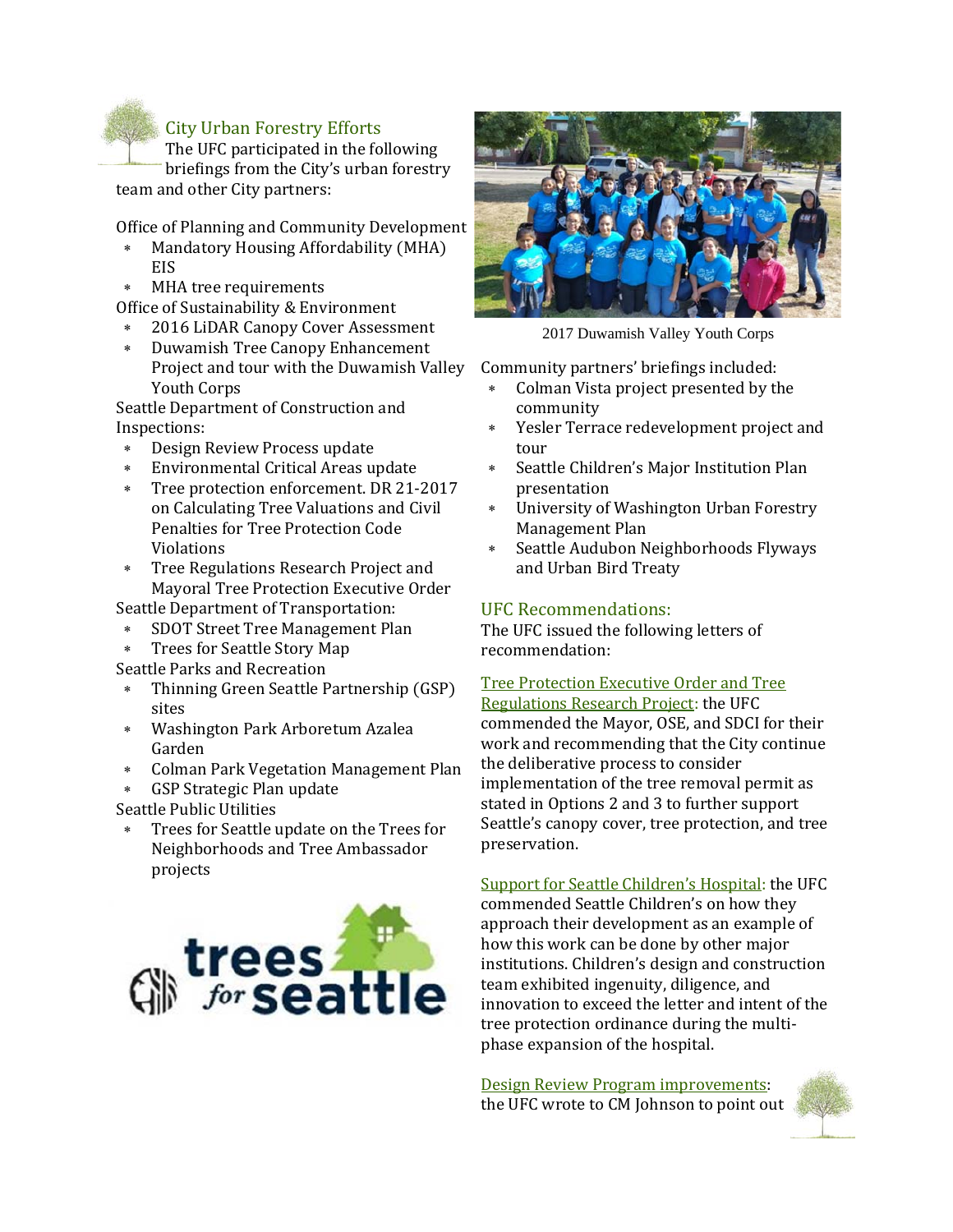

that the proposed changes conflict with the 30% canopy cover goal of the Urban Forest Stewardship Plan and made two

recommendations: 1) to track significant and exceptional tree and canopy removal per project of 23% by 2037 and emphasizing the to implement appropriate mitigating tree planting efforts, and 2) to provide a fee-in-lieu option for projects unable to replace trees equal to the number of trees and amount of canopy removed by a project.

Mandatory Housing Affordability Draft EIS: the

UFC commended the MHA Draft EIS for stressing the importance of tree coverage for Seattle and incorporating the 2016 canopy cover assessment results. The Commission disagreed with the Draft EIS' determination of no significant impacts to the city's tree canopy and requested clarification regarding the proposed methodology and mitigation measures and recommended requiring mitigation for tree loss to include replacement of equivalent canopy on- or off-site or paying into a City tree replacement and maintenance fund.

Urban Bird Treaty: the UFC congratulated Council and the Mayor for their leadership to make Seattle an Urban Bird Treaty City and joining more than 25 other cities across the country that support bird habitat.



SCL and SDOT tree pruning cycle coordination: recommending SCL to maintain funding levels to support four-year pruning cycles. The UFC also recommended the City to examine opportunities for better coordination and efficiency between SCL and SDOT tree pruning work.

## University of Washington Urban Forest

Management Plan: commending the UW for going beyond the City's current canopy cover goal for institutional properties by setting a goal importance of their urban trees with specific actions. The UFC encouraged the UW to address their invasive species challenges by exploring partnerships with groups such as the Green Seattle Partnership.

#### Urban Forestry Commission/Urban Forest Inter‐departmental Team Annual Meeting

The Commission and the Urban Forest Interdepartmental Team had their annual meeting at Camp Long. The facilitated meeting focused on strengthening the partnership between the Urban Forestry Commission and the Urban Forest Interdepartmental Team in order to accomplish the goals of the Urban Forest Stewardship Plan (UFSP), and working together to seed thoughts, set expectations, strategize, and build momentum for updating the UFSP. The group revisited best practices for urban forest management plans; had a discussion around the UFSP's key elements, structure, and goals; and identified and mapped UFSP stakeholders. 

### Commission Membership

The Commission was very sad with the passing of Commissioner Donna Kostka in June. Donna brought a committed voice with substantial experience to the Urban Ecologist position.



Commissioners on a tour of Yesler Terrace Redevelopment Project